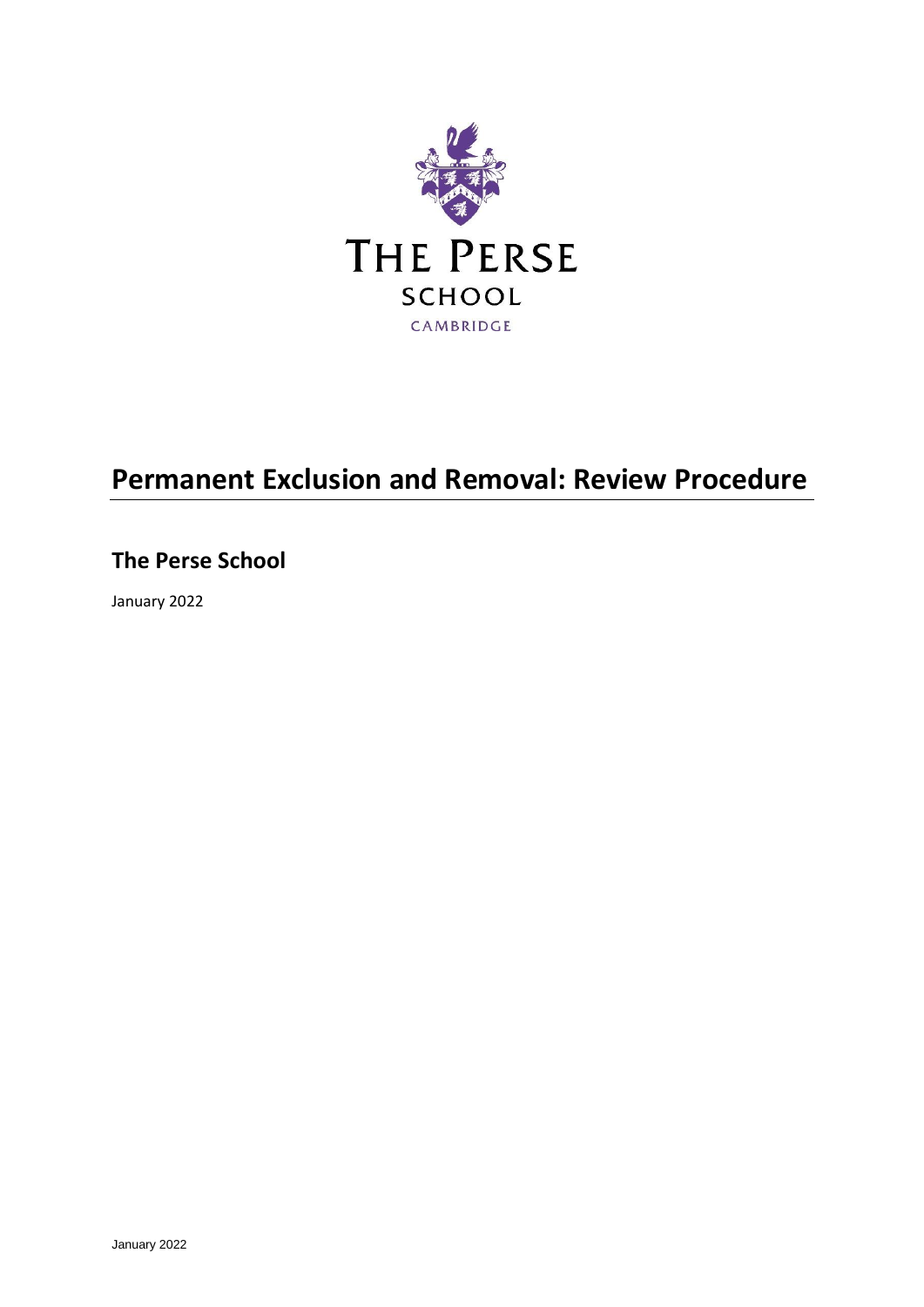## Contents

| Introduction |  |
|--------------|--|
| Scope        |  |
|              |  |
| Aims         |  |
| Procedure    |  |
| Records      |  |
|              |  |
|              |  |
|              |  |
|              |  |
|              |  |
|              |  |
|              |  |
|              |  |
| Decision     |  |
|              |  |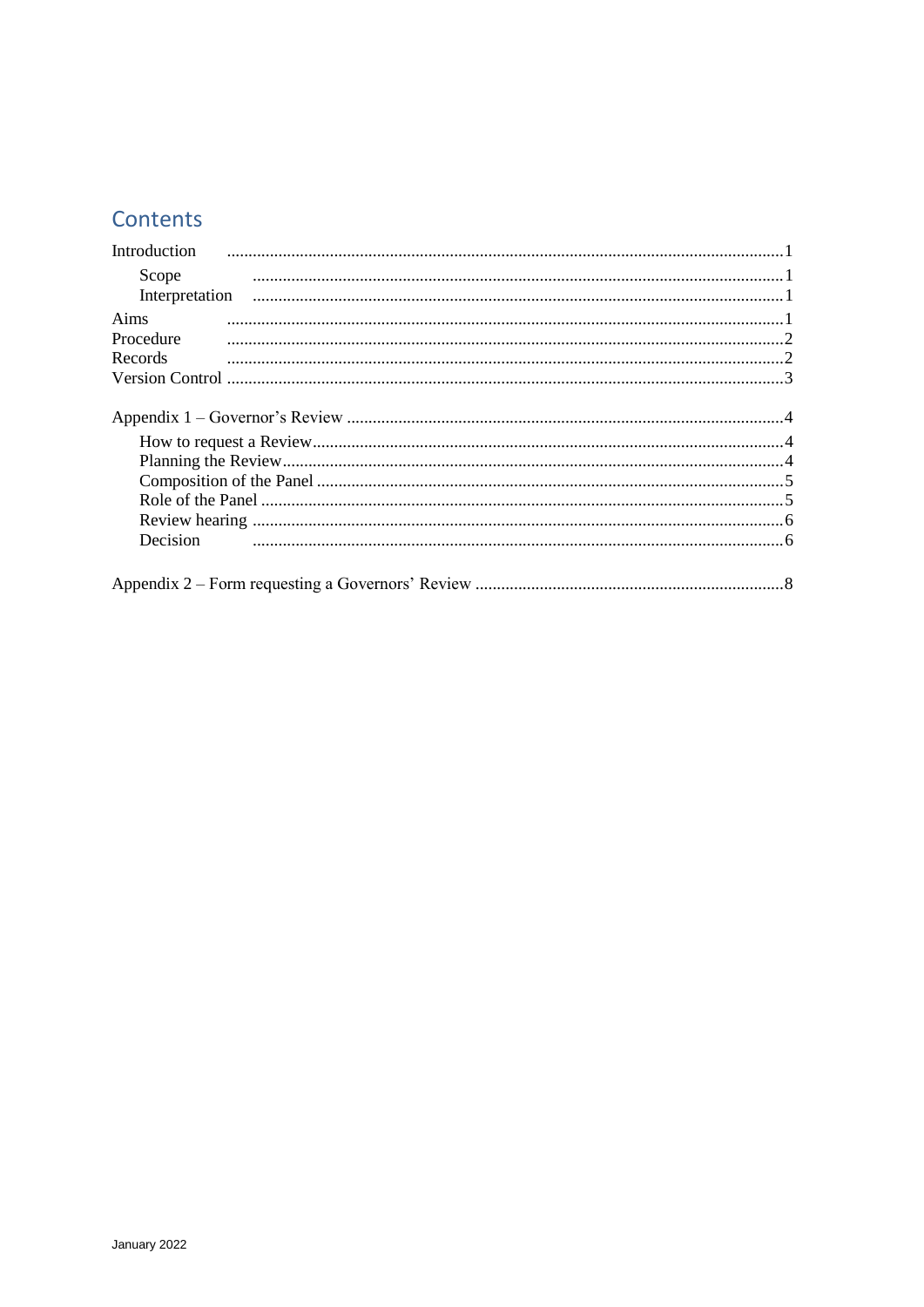**This procedure applies to the Perse School ("the School") which comprises the Relevant Schools (the Perse Pelican Nursery and Pre-Preparatory School including the EYFS setting ("the Pelican School"), the Perse Preparatory School ("the Prep School") and the Perse Upper School ("the Upper School").**

## <span id="page-2-0"></span>**1 Introduction**

- <span id="page-2-1"></span>1.1 **Scope:** These guidelines explain the procedure that will be followed when parents request a Governors' Review of the Head's decision to Permanently Exclude or Remove a pupil. The procedure applies to all pupils at the School but does not cover cases when a pupil has to leave because of ill-health, non-payment of fees, or withdrawal by their parents.
- <span id="page-2-2"></span>1.2 **Interpretation:** The definitions in this clause apply in this procedure.

**Head:** references to the Head mean the Head of the Relevant School and may also include Deputy Heads of the Relevant School.

**Parent:** includes one or both of the parents, a legal guardian or education guardian.

References to **Permanent Exclusion**, **Removal** and **Exclusion** have the same meaning as defined in the School's *Terms & Conditions*. In this procedure, unless otherwise stated, Exclusion is a neutral act whereby the pupil is sent home pending the outcome of an investigation or a Governors' Review.

References to **Review** and **Review Hearing** are to the review by the Panel of the Head's decision to Permanently Exclude or require the Removal of the pupil, in accordance with this procedure.

References to the **Panel** are to the three-members of the Board of Governors selected by the Clerk to the Governors to undertake the Review.

References to **working days** mean Monday to Friday, when the School is open during term time. The dates of terms are published on the School's website. In the event that the application of this definition is likely to introduce excessive delays due to intervening school holidays, the School's approach is to take sensible and reasonable steps so as to minimise any hardship or unfairness arising from such delays.

## <span id="page-2-3"></span>**2 Aims**

- 2.1 The aims of this procedure are:
	- to support the School's *Behaviour and Discipline Policy* and the School's behaviour code;
	- to help create a culture of safety, equality and protection;
	- to ensure procedural fairness and natural justice;
	- to promote co-operation between the School and parents when it is necessary for the School to require a pupil to leave earlier than expected.

This policy forms part of the School's whole school approach to promoting child safeguarding and wellbeing, which seeks to ensure that the best interests of pupils underpins and is at the heart of all decisions, systems, processes and policies.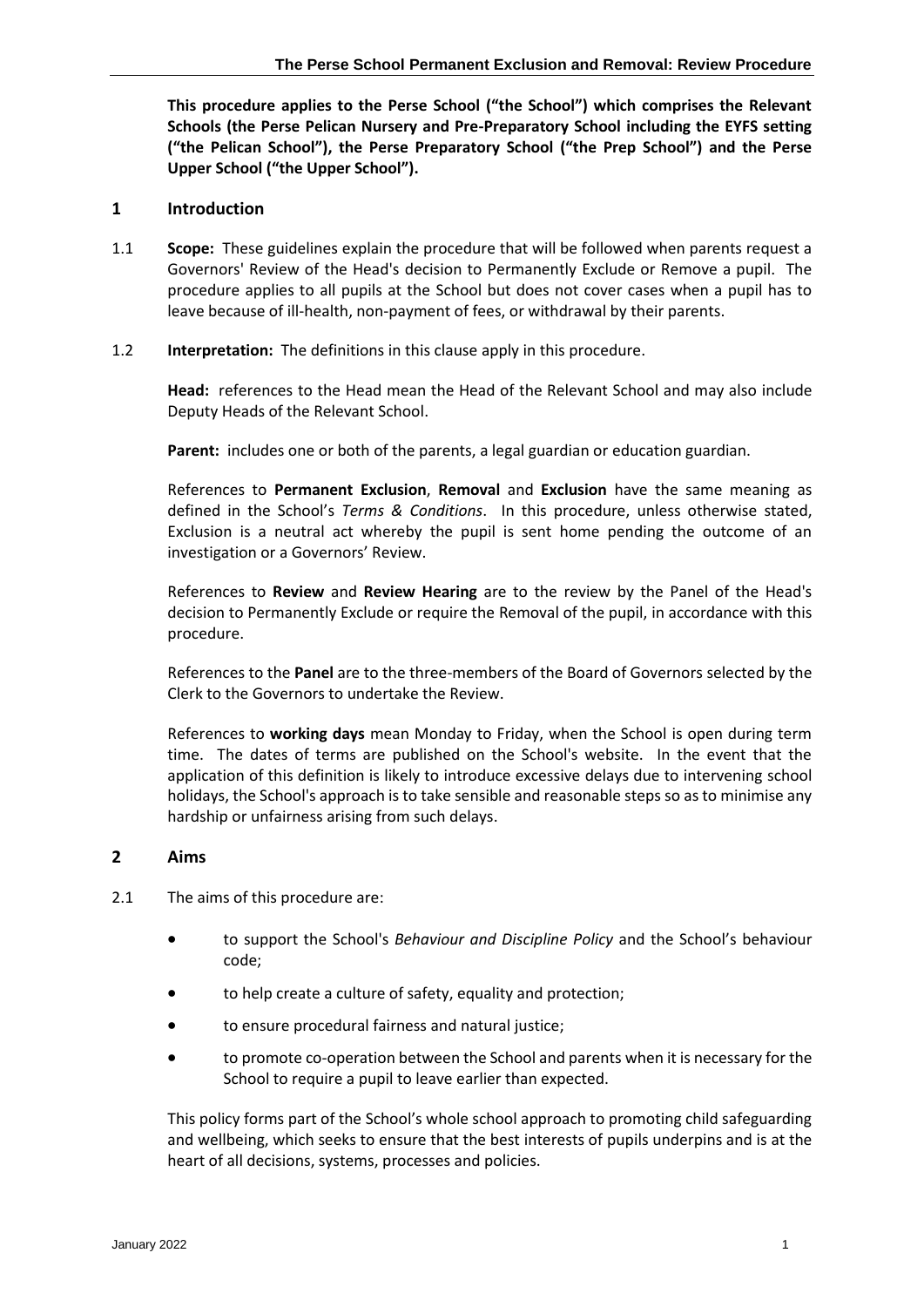## <span id="page-3-0"></span>**3 Procedure**

- 3.1 The procedure followed by the School in cases where parents request a Governors' Review of the Head's decision to Permanently Exclude or Remove a pupil is set out at **Appendix 1**.
- 3.2 The Request for a Review form to be used if parents wish to request a Review is set out at **Appendix 2**.

## <span id="page-3-1"></span>**4 Records**

- 4.1 All records created in accordance with this procedure are managed in accordance with the School's *Records Management Policy* and *Records Retention Schedule*.
- 4.2 The School will keep a separate record of sanctions imposed for serious misbehaviour, including exclusions, pupils taken off roll, incidents of poor behaviour and use of internal isolation. Their record includes:
	- 4.2.1 The name and year group of the pupil concerned;
	- 4.2.2 the nature and date of the offence;
	- 4.2.3 the sanction imposed and reason for it; and
	- 4.2.4 the name of the person imposing the sanction.
- 4.3 This record is reviewed regularly by the Deputy Head (pupil development and welfare) (Upper School) or the Head (Prep and Pelican Schools) so that patterns in behaviour can be identified and managed appropriately.
- <span id="page-3-2"></span>4.4 The information created in connection with this procedure may contain personal data. The School's use of personal data will be in accordance with data protection law. The School has published privacy notices on its website which explain how the School will use personal data. The School's approach to data protection compliance is set out in the School's data protection policies and procedures. This includes the School's *Data Protection Policy for Staff, Governors and Volunteers* and *Information Security and Sharing Data Guidance* which are both contained in the *Data Protection and Information Security Handbook*.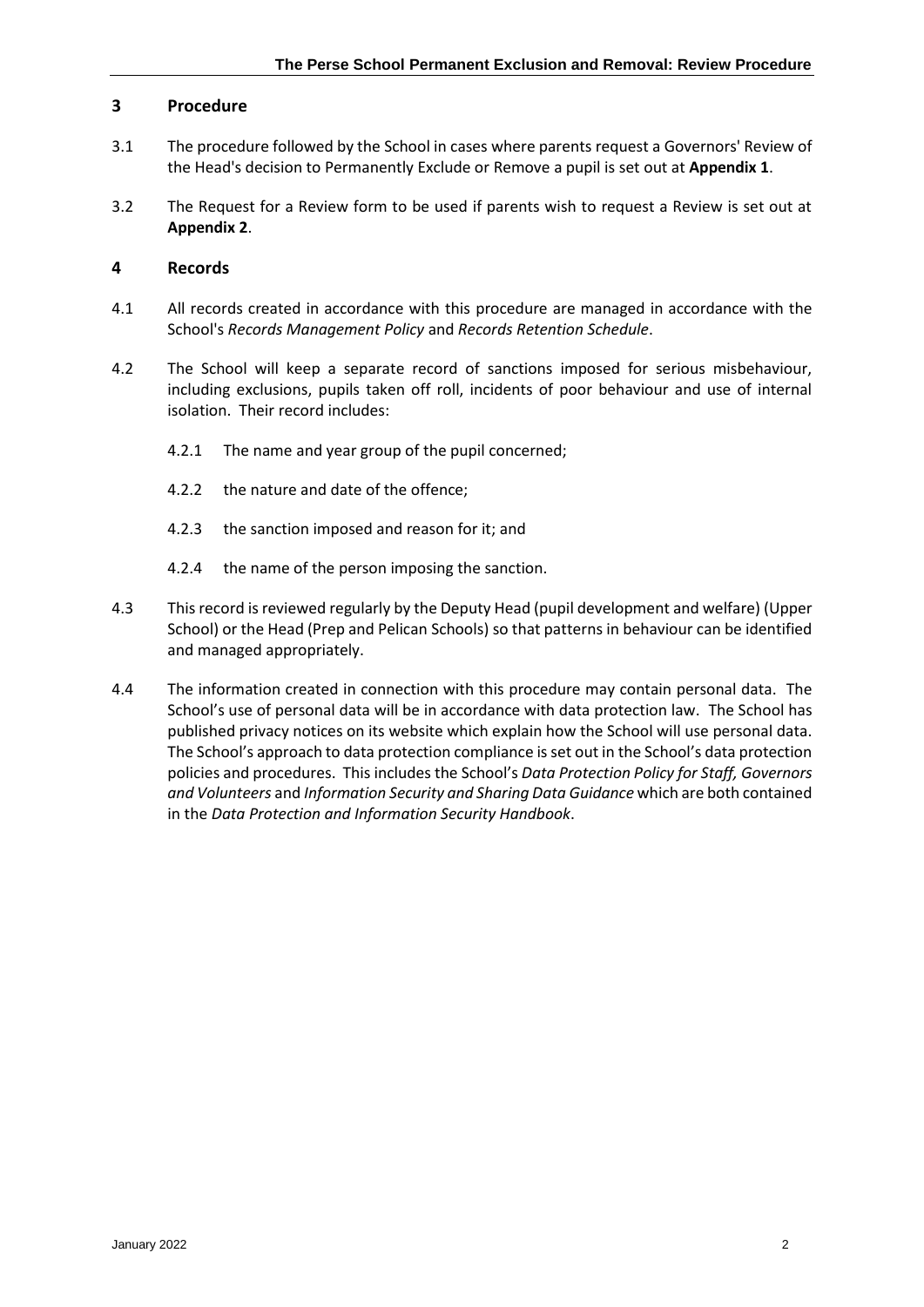## **5 Version Control**

| Date of adoption of this procedure     | 5 <sup>th</sup> January 2022                                             |
|----------------------------------------|--------------------------------------------------------------------------|
| Date of last review of this procedure  | 2 <sup>nd</sup> December 2021                                            |
| Date for next review of this procedure | December 2022                                                            |
| Owner (SLT)                            | <b>Upper School Head</b>                                                 |
|                                        | Prep School Head                                                         |
|                                        | Pelican School Head                                                      |
| Authorised by                          | Jonathan Scott                                                           |
|                                        | On behalf of the Board of Governors                                      |
| Circulation                            | Governors / staff / parents / pupils [on request]                        |
|                                        | Published PersePortal and available from the<br>School Office on request |

The Perse School, Hills Road, Cambridge, CB2 8QF +44 (0) 1223 403800 | perse.co.uk

The Perse School is a charitable company limited by guarantee (company number 5977683, registered charity number 1120654)<br>registered in England and Wales whose office is situated at The Perse School, Hills Road, Cambridge,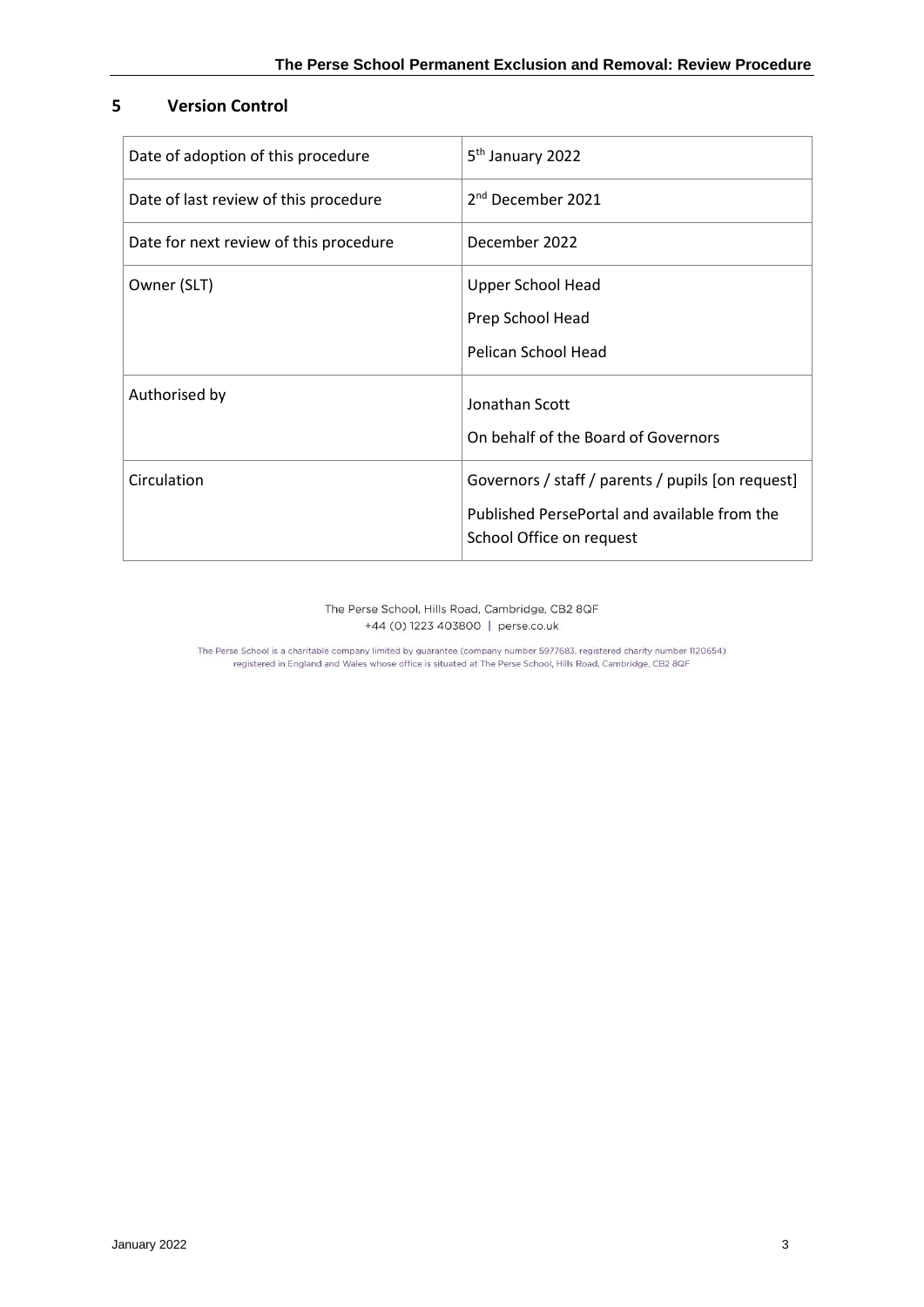#### <span id="page-5-0"></span>**Appendix 1 – Governors' Review**

**1** Parents/guardians may request a Review of the Head's decision to Permanently Exclude or Remove a pupil.

#### <span id="page-5-1"></span>**2 How to request a Review**

- 2.1 The application must be made in writing using the Request for a Review Form at Appendix 2 and received by the Clerk to the Governors within five working days of the date of the Head's letter confirming the decision, or any longer period by agreement.
- 2.2 If the parents or the pupil have any special needs or disabilities which call for additional facilities or adjustments, these should be made known to the Clerk so that appropriate arrangements can be made.
- 2.3 In their application the parents must include:
	- a copy of all relevant documents in the parents' possession and full contact details.
	- the grounds on which they are asking for a Review and the outcome which they seek, for example if they believe that the decision was not fair procedurally and/or substantively or that the sanction was not proportionate to the breach of discipline.
	- a list of the documents which the parents believe to be in the School's possession and wish the Panel to consider.
	- whether the Parents propose to attend the Hearing, and, if so, to be accompanied
- 2.4 For the avoidance of doubt, a mere disagreement with the decision of the Head will not of itself be grounds sufficient for a Governors' Review.
- 2.5 The Clerk to the Governors will acknowledge the request for a Review in writing within three working days of receipt.
- 2.6 Every effort will be made to enable the Review to take place within 15 working days of receipt of the request. The pupil will be Excluded from the School until the review has been completed. While Excluded, the pupil shall remain away from the School and will have no right to enter school premises during that time without written permission from the Head**.**

#### <span id="page-5-2"></span>**3 Planning the Review**

- 3.1 The Clerk to the Governors will be responsible for arranging the Review which will usually involve a Review Hearing at which the Panel will consider relevant documents and hear from the Head, the Parent(s) and the Pupil.
- 3.2 The Clerk to the Governors will send written notification to each party of the date, time and place of the Review at least ten working days before the date of the Review.
- 3.3 Copies of any documents additional to those specified in the Review form that the Parents wish the Panel to consider should be sent to the Clerk to the Governors to be received at least seven working days prior to the Review.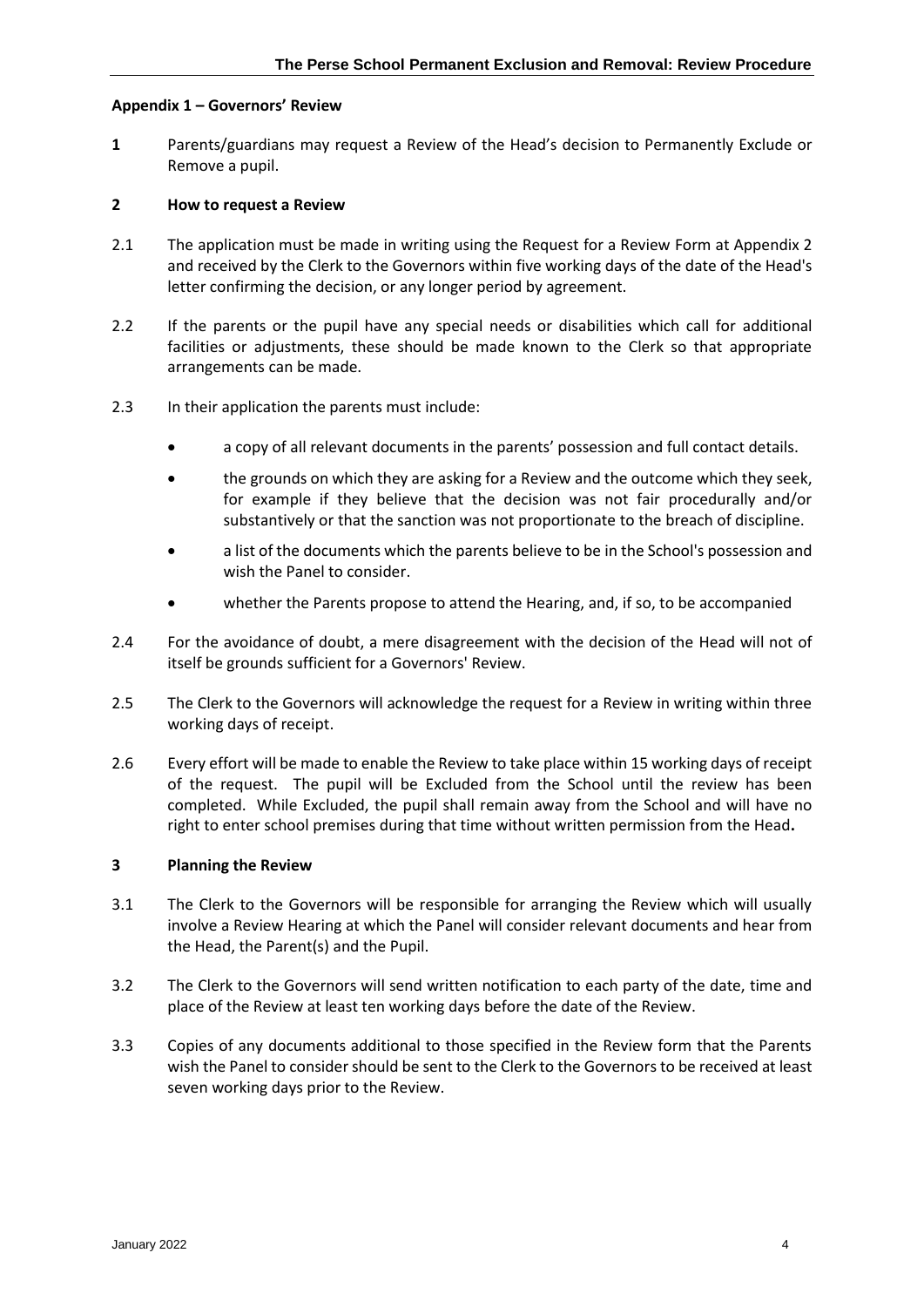- 3.4 On receipt of new information not previously available to the Head before their decision was made, the Clerk should contact the Chair of Governors who will decide whether:
	- to include the new information in the bundle; or
	- to omit the information if not relevant to the grounds for Review; or
	- to make further enquiries of the parents or the pupil about the information; or
	- to refer the information to the Head for consideration as to whether the decision should be revisited.
- 3.5 The Clerk to the Governors will circulate a copy of the bundle of documents to be considered by the Panel to all parties at least three working days prior to the Review.
- 3.6 The parents may be accompanied at the Review Hearing, for example by a friend or relation. The Review is not a legal proceeding. Legal representation is not necessary and will not normally be appropriate, and the precise role to be played by any legal representative is at the discretion of the Panel Chair. The Clerk to the Governors must be given five working days' notice if the parents wish to be accompanied by a person who is legally qualified.
- 3.7 A person will be appointed to take minutes of the Review Hearing.

## <span id="page-6-0"></span>**4 Composition of the Panel**

- 4.1 The Review Panel will comprise three members of the Board of Governors. Unless circumstances dictate otherwise, the Panel members will have no detailed previous knowledge of the case or the pupil or parents and will not normally include the Chair of Governors. Selection of the Panel will be made by the Clerk to the Governors. With the exception of the Chair of Governors, those Governors not appointed to the Panel will not be provided with detailed information about the case such as, for example, information included in the application for review or the bundle of documents circulated to all parties by the Clerk to the Governors.
- 4.2 The parents will be notified in advance of the names of the Panel members. Fair consideration will be given to any reasonable objection to a particular member of the Panel. If appropriate, one Governor appointed to the Panel may be replaced by an independent member who is not concerned with the management or operation of the School.
- 4.3 The Panel members will appoint one of themselves to be the Panel Chair throughout the proceedings.

## <span id="page-6-1"></span>**5 Role of the Panel**

- 5.1 The role of the Panel is to consider:
	- **Whether, on the facts, the decision-making relating to the breach of school policy/ies and sanction imposed followed a fair process** - whether an appropriate procedure was followed allowing the facts of the case to be sufficiently proved when the decision was taken to Permanently Exclude or Remove the pupil. The civil standard of proof, namely, "the balance of probability", will apply. Observance of the School's relevant policies and rules will be taken into account but may not be determinative.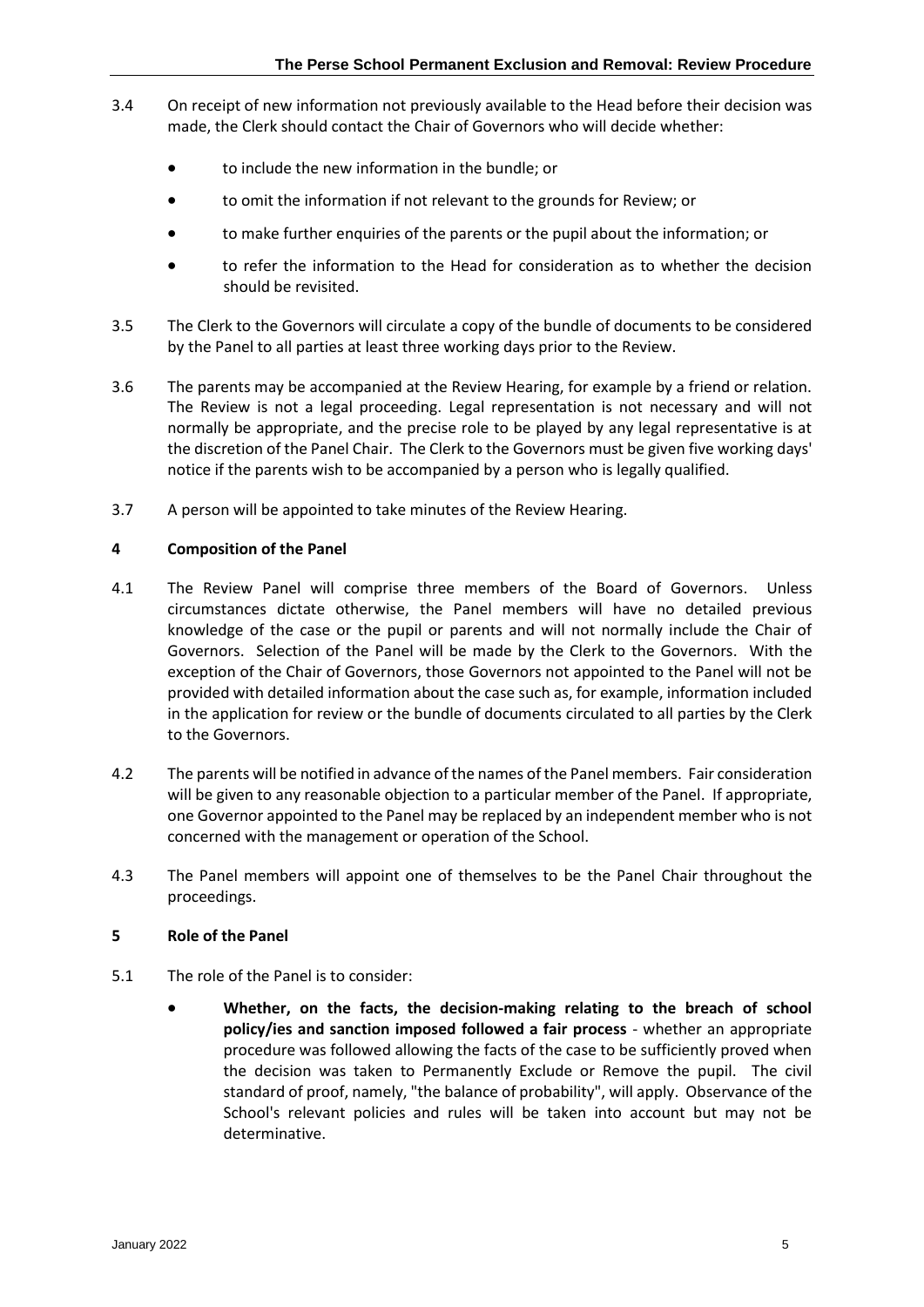- **Whether the sanction was within the range of reasonable responses** whether it was within the range of reasonable responses in respect of the breach of discipline or the other events which are found to have occurred and to the legitimate aims of the School 's procedure in that respect.
- 5.2 In addressing the matters above, the Panel will consider the documentation provided by the parties, representations made by the parties and any other factors which the Panel considers to be relevant in order to consider whether the sanction was within the range of reasonable responses.

The Panel will decide whether to uphold the Head's decision or refer the decision back to the Head with recommendations so that the Head may consider the matter further. It is not within the powers of the Panel to reinstate a pupil's place at the Relevant School against the wishes of the Head.

## <span id="page-7-0"></span>**6 Review hearing**

- 6.1 The Review Hearing will take place at the School premises.
- 6.2 The Review Hearing will be conducted in a suitable room and in an informal manner observing principles of natural justice.
- 6.3 During the Review, the parties shall have the opportunity to ask questions and make comments in an appropriate manner. The Review is not a legal proceeding and the Panel shall be under no obligation to hear oral evidence from witnesses but may do so and/or may take written statements into account.
- 6.4 All statements made at the Review Hearing will be unsworn. The Clerk will be asked to keep a hand-written minute of the main points which arise at the hearing. All those present will be entitled, should they wish, to write their own notes for reference purposes.
- 6.5 All those present during the Review are expected to show courtesy, restraint and good manners or, after due warning, the Review may be adjourned or terminated at the discretion of the Chair of the Panel. Any person who is dissatisfied with any aspect of the way the Review is being conducted must say so before the proceedings go any further and their comment will be minuted.
- 6.6 The Panel Chair may, at their discretion adjourn the Review if they consider it appropriate to do so. This may include an adjournment for the parties to seek additional information or take legal advice on a specific issue arising.
- 6.7 A Review Hearing is a private procedure and all those who are concerned in it are required to keep its proceedings confidential, subject to law. This requirement is without prejudice to the parties' right to the Panel's decision in any subsequent legal proceedings.
- 6.8 When the Panel Chair is satisfied that sufficient consideration has been given to the documentation provided and any representations made by the parties, they will conclude the Review Hearing.

## <span id="page-7-1"></span>**7 Decision**

7.1 The Panel's decision and any recommendations will be notified in writing, with reasons, to the Head and the parents by the Panel Chair within five working days of the hearing.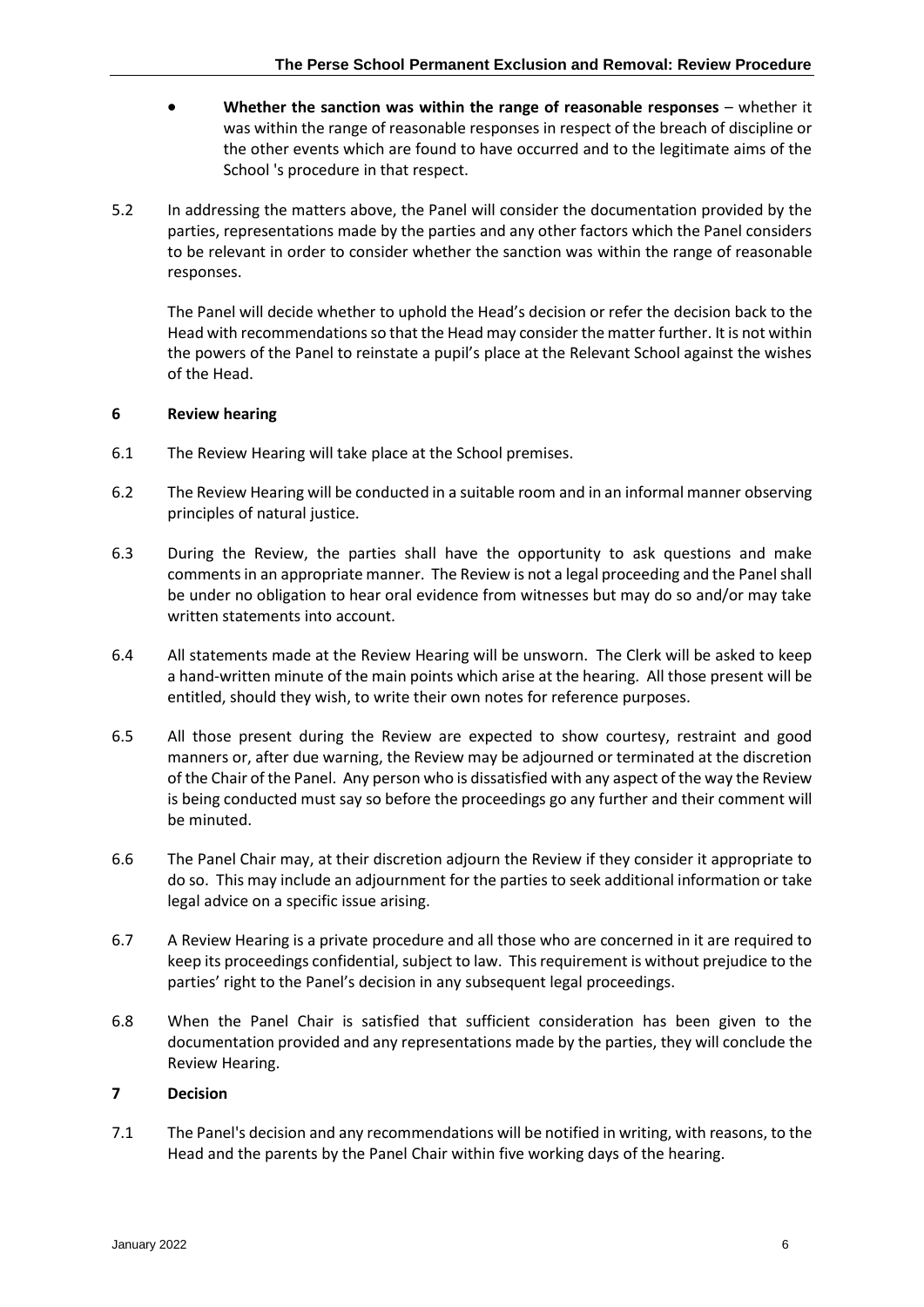- 7.2 The Head will provide their response to those recommendations, if appropriate, in writing within five working days.
- 7.4 If the Head's decision is upheld then the decision is final.
- 7.5 If the Head is asked to reconsider their decision, the pupil will remain excluded until this has been done.
- 7.3 In the absence of a significant procedural irregularity, the Head's decision will then be final.